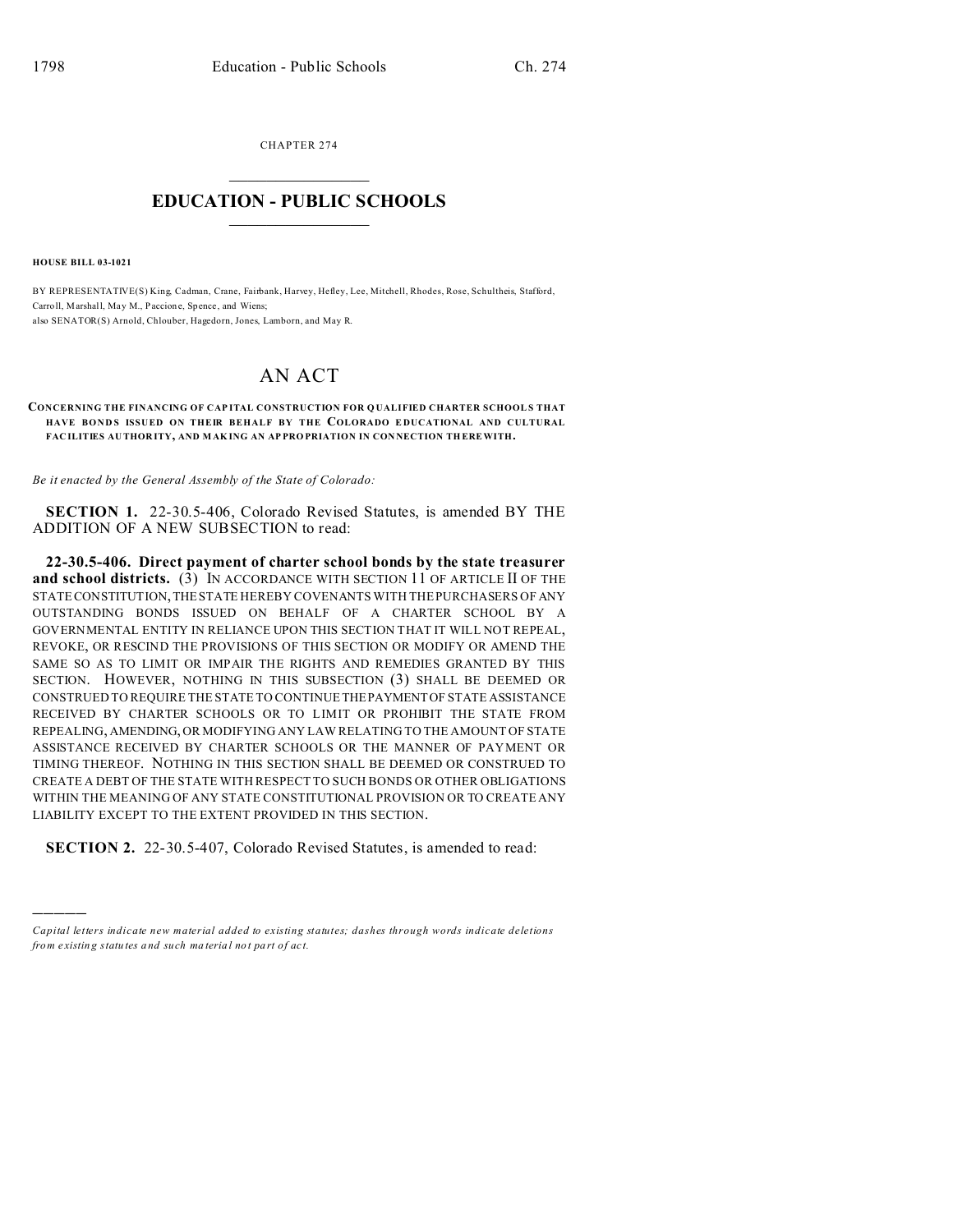**22-30.5-407. State charter school debt reserve fund - creation - use of fund moneys - legislative declaration.** (1) The general assembly hereby finds and declares that:

(a) The STATE charter school debt reserve fund created by this section is intended to enhance the ability of any QUALIFIED charter school that chooses to finance capital construction with revenues from bonds issued on behalf of the QUALIFIED charter school by the Colorado educational and cultural facilities authority created in section 23-15-104 (1) (a), C.R.S., to obtain such financing on favorable terms by providing a source of moneys that can be used to make bond payments if the QUALIFIED charter school fails to make such payments.

(b) It is appropriate for state education fund moneys to be appropriated to the STATE charter school debt reserve fund and it is also appropriate for those QUALIFIED charter schools that receive more favorable financing terms THAT RESULT IN INTEREST RATE SAVINGS due to the existence of AND RELIANCE UPON the STATE charter school debt reserve fund AND THE PROVISIONS OF SECTION 22-30.5-408 WITH RESPECT TO SUCH BONDS to pay a portion of their resulting savings to the STATE charter school debt reserve fund and for all charter schools to bear the risk of having charter school per pupil facilities aid program moneys withheld to replenish the STATE charter school debt reserve fund in the event that moneys from the STATE charter school debt reserve fund are expended to make bond payments.

(2) (a) There is hereby created in the state treasury the STATE charter school debt reserve fund. The fund shall consist of the following moneys:

(I) One million dollars that are hereby appropriated from the state education fund to the STATE charter school debt reserve fund on July 1, 2002;

(II) Moneys credited to the STATE charter school interest savings account of the fund pursuant to subsection (3) of this section; and

(III) Moneys transferred from the state education fund to the STATE charter school debt reserve fund pursuant to paragraph (d) of subsection (4) of this section.

(b) There is hereby created within the STATE charter school debt reserve fund the STATE charter school interest savings account. The account shall consist of moneys credited to the account by the state treasurer pursuant to subsection (3) of this section and any interest and income derived from the deposit and investment of moneys in the account.

(c) All interest and income derived from the deposit and investment of moneys in the STATE charter school debt reserve fund shall be credited to the state education fund; except that all interest and income derived from the deposit and investment of moneys in the STATE charter school interest savings account shall be credited to the account in accordance with paragraph (b) of this subsection (2). At the end of any fiscal year, all unexpended and unencumbered moneys in the STATE charter school debt reserve fund and the account shall remain in the fund and the account respectively.

(d) All moneys credited to the STATE charter school debt reserve fund or expended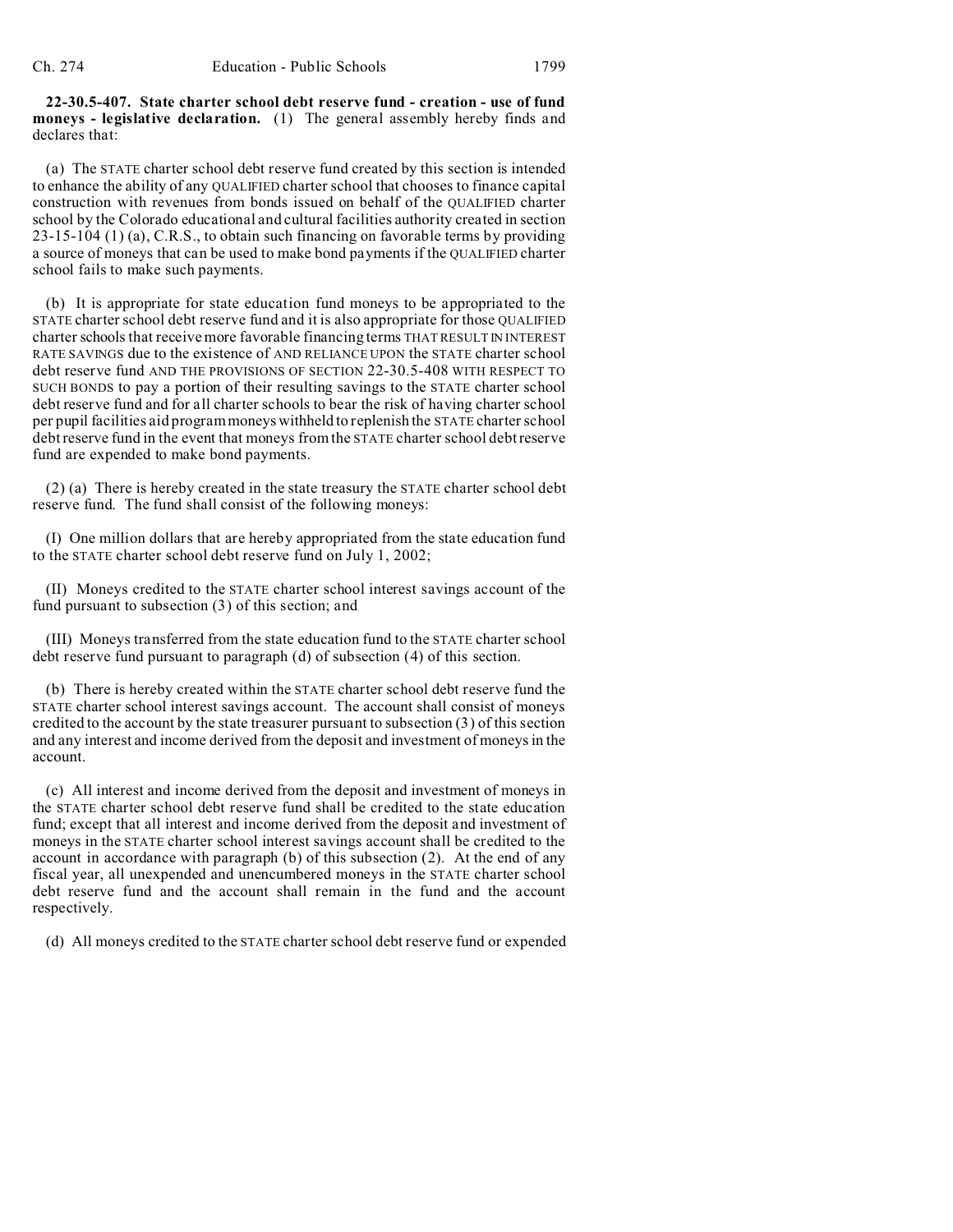from the fund, other than moneys credited to or expended from the STATE charter school interest savings account, are moneys originally credited to the state education fund and are therefore, in accordance with section 17 (3) of article IX of the state constitution and section 22-55-103 (5), exempt from:

(I) The limitation on state fiscal year spending set forth in section 20 (7) (a) of article X of the state constitution and section 24-77-103, C.R.S.; and

(II) The limitation on local government fiscal year spending set forth in section 20 (7) (b) of article X of the state constitution.

(3) (a) A QUALIFIED charter school that chooses to finance capital construction with revenues from bonds issued on behalf of the QUALIFIED charter school by the Colorado educational and cultural facilities authority created in section 23-15-104  $(1)$  (a), C.R.S., and that also chooses to rely upon the existence of the charter school debt reserve fund to obtain more favorable financing terms shall pay to the state treasurer, at the time any bond payment is due, an amount equal to ten percent of the reduction in the amount of the payment resulting from the more favorable financing terms. At the time the bonds are issued, the charter school shall obtain and provide to the state treasurer sufficient documentation of the savings resulting from the charter school's ability to obtain more favorable financing terms by relying upon the existence of the charter school debt reserve fund ON AN ANNUAL BASIS, COMMENCING AND CALCULATED ON THE DATE OF ISSUANCE OF THE BONDS AND ON EACH ONE-YEAR ANNIVERSARY OF THE ISSUANCE OF THE BONDS THEREAFTER WHILE THE BONDS REMAIN OUTSTANDING, AN AMOUNT EQUAL TO TEN BASIS POINTS OF THE PRINCIPAL AMOUNT OF THE BONDS OUTSTANDING AS OF EACH CALCULATION DATE, AND SUCH AMOUNT SHALL BE DEEMED TO BE THE AMOUNT OF ANY INTEREST RATE SAVINGS RESULTING FROM MORE FAVORABLE FINANCING TERMS ATTRIBUTABLE TO THE RELIANCE UPON THE STATE CHARTER SCHOOL DEBT RESERVE FUND AND THE PROVISIONS OF SECTION 22-30.5-408 WITH RESPECT TO SUCH BONDS. EACH ANNUAL PAYMENT OF TEN BASIS POINTS SHALL BE PRORATED AND PAYABLE IN EQUAL INSTALLMENTS AMONG THE DEBT SERVICE PAYMENTS REQUIRED OF THE QUALIFIED CHARTER SCHOOL, WITH RESPECT TO THE QUALIFIED CHARTER SCHOOL BONDS ISSUED FOR ITS BENEFIT, DURING THE TWELVE MONTHS FOLLOWING THE ANNUAL COMPUTATION DATE. The state treasurer shall credit any payment received pursuant to this subsection  $(3)$  PARAGRAPH (a) to the STATE charter school interest savings account.

(b) THE STATE TREASURER MAY REQUIRE EACH QUALIFIED CHARTER SCHOOL THAT MAKES REQUIRED PAYMENTS TO THE STATE TREASURER PURSUANT TO PARAGRAPH (a) OF THIS SUBSECTION (3) TO PAY A FEE TO THE STATE TREASURER TO DEFRAY ANY DIRECT AND INDIRECT ADMINISTRATIVE COSTS INCURRED BY THE STATE TREASURER IN EXECUTING DUTIES REQUIRED BY THIS SECTION. THE STATE TREASURER SHALL DEPOSIT ANY FEES RECEIVED INTO THE STATE CHARTER SCHOOL INTEREST SAVINGS ACCOUNT OF THE STATE CHARTER SCHOOL DEBT RESERVE FUND.

(4) (a) Moneys in the STATE charter school debt reserve fund are hereby continuously appropriated to the state treasurer, who shall expend such moneys solely for the purpose of paying principal and interest on bonds issued on behalf of a QUALIFIED charter school by the Colorado educational and cultural facilities authority and only if: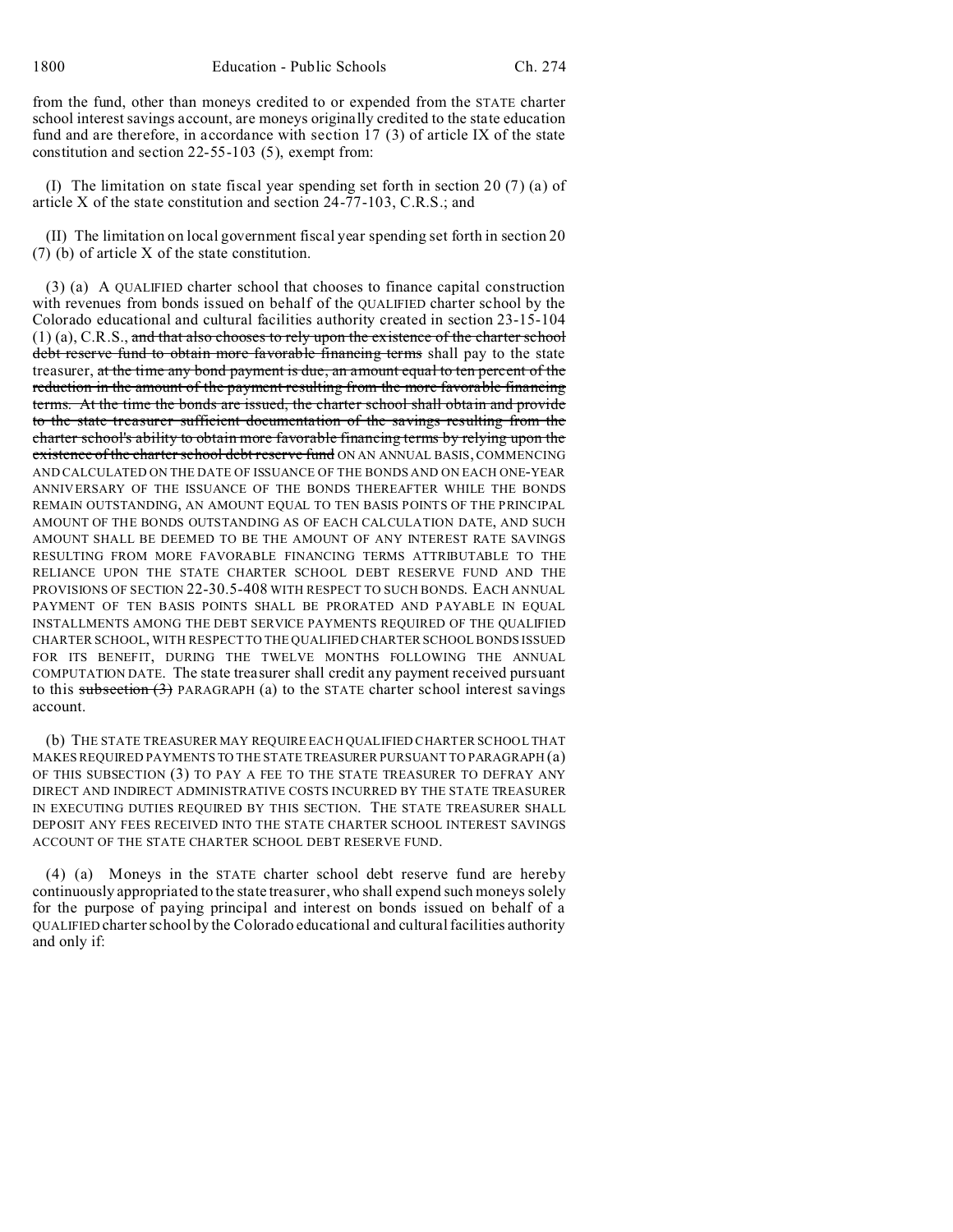(I) The state treasurer has been notified and has confirmed, in accordance with paragraph (b) of this subsection (4), that the QUALIFIED charter school has expended all moneys in its own debt service reserve fund or account that has been funded with proceeds derived from the issuance of the bonds and is unable to make bond payments; and

(II) The QUALIFIED charter school has relied upon the existence of the charter school debt reserve fund to obtain more favorable financing terms for the bonds and has made payments to the state treasurer as required by subsection (3) of this section.

(a.5) NOTWITHSTANDING THE PROVISIONS OF PARAGRAPH (a) OF THIS SUBSECTION (4), FEES DEPOSITED INTO THE STATE CHARTER SCHOOL INTEREST SAVINGS ACCOUNT OF THE STATE CHARTER SCHOOL DEBT RESERVE FUND PURSUANT TO PARAGRAPH (b) OF SUBSECTION (3) OF THIS SECTION MAY BE EXPENDED BY THE STATE TREASURER FOR THE PURPOSE OF DEFRAYING ANY DIRECT AND INDIRECT ADMINISTRATIVE COSTS INCURRED BY THE STATE TREASURER IN EXECUTING DUTIES REQUIRED BY THIS SECTION.

(b) Whenever the trustee responsible for making payments to the holders of any QUALIFIED CHARTER SCHOOL bonds, AS DEFINED IN SECTION 22-30.5-408 (1) (c), issued on behalf of a QUALIFIED charter school by the Colorado educational and cultural facilities authority for which the charter school has obtained more favorable financing terms by relying on the existence of the charter school debt reserve fund has not received payment of principal or interest on the bonds on the TENTH business day immediately prior to the date on which such payment is due AND THE DEBT SERVICE RESERVE FUND FOR THE QUALIFIED CHARTER SCHOOL HAS BEEN DEPLETED, the trustee shall so notify the state treasurer and the QUALIFIED charter school by telephone, facsimile, or other similar communication, followed by written verification, of such payment status. The state treasurer shall immediately contact the QUALIFIED charter school and determine whether the QUALIFIED charter school will make the payment by the date on which it is due and, if the state treasurer confirms that the QUALIFIED charter school will not make the payment, the state treasurer shall make the payment.

(c) The state treasurer shall expend all moneys in the STATE charter school interest savings account before expending any other moneys in the STATE charter school debt reserve fund. IF A QUALIFIED CHARTER SCHOOL DEFAULTS ON A PAYMENT WITH RESPECT TO OUTSTANDING QUALIFIED CHARTER SCHOOL BONDS, AS DEFINED IN SECTION 22-30.5-408 (1) (c), AND THE AMOUNTS OF SUCH PAYMENT DEFAULTS EXCEED THE AMOUNTS AVAILABLE IN THE STATECHARTER SCHOOL INTEREST SAVINGS ACCOUNT AND THE STATE CHARTER SCHOOL DEBT RESERVE FUND, MONEYS FROM THE ACCOUNT AND THE FUND SHALL BE ALLOCATED PRO RATA AMONG THE QUALIFIED CHARTER SCHOOL BONDS THAT WILL HAVE A DEFAULT IN THE PAYMENT OF PRINCIPAL OR INTEREST BASED ON THE RATIO THAT THE PAYMENT DEFAULT ON EACH SERIES OF SUCH BONDS BEARS TO THE TOTAL PAYMENT DEFAULTS ON ALL SERIES OF SUCH QUALIFIED CHARTER SCHOOL BONDS.

(d) If the state treasurer expends moneys from the portion of the STATE charter school debt reserve fund that is not the STATE charter school interest savings account, the state treasurer shall withhold charter school per pupil facilities aid program moneys to the extent necessary to restore that portion of the STATE charter school debt reserve fund, by the transfer of all withheld amounts from the state education fund to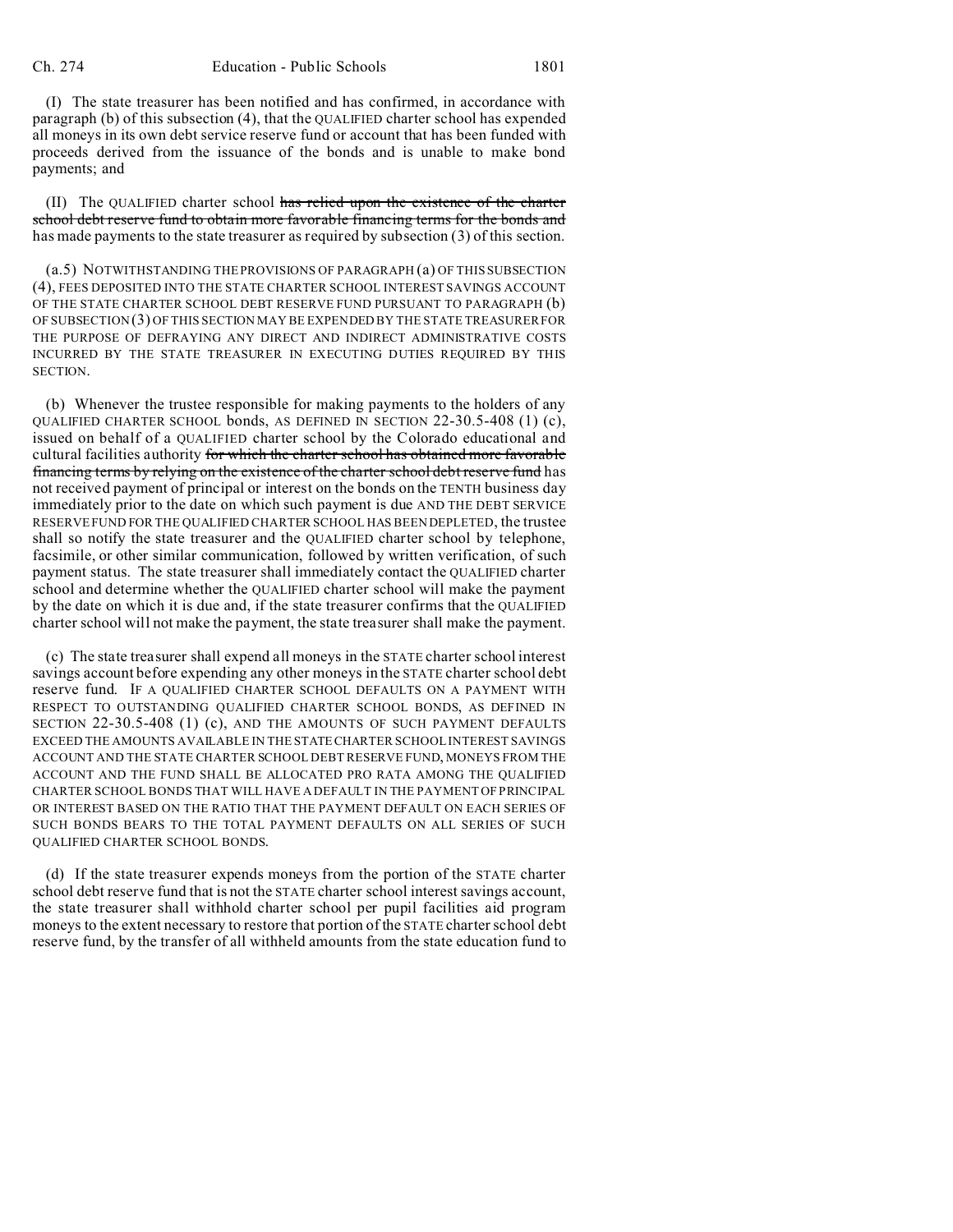that portion of the STATE charter school debt reserve fund, to a one million dollar balance in accordance with the following requirements:

(I) Each QUALIFIED charter school that has relied upon the existence of the charter school debt reserve fund to obtain more favorable financing terms for HAD bonds issued on its behalf by the Colorado educational and cultural facilities authority THAT HAVE RELIED UPON THE STATE CHARTER SCHOOL DEBT RESERVE FUND AND THE PROVISIONS OF SECTION 22-30.5-408, shall have its payments reduced by the same percentage and by a maximum of fifty percent.

(II) If, in any given fiscal year, the state treasurer determines that after withholding of the maximum amount of charter school per pupil facilities aid program moneys that may be withheld pursuant to subparagraph  $(I)$  of this paragraph  $(d)$  the portion of the STATE charter school debt reserve fund that is not the STATE charter school interest savings account will not be restored to a one million dollar balance, each charter school that has not relied upon the existence of the charter school debt reserve fund to obtain more favorable financing terms for IS NOT RELYING UPON THE STATE CHARTER SCHOOL DEBT RESERVE FUNDAND THE PROVISIONS OF SECTION 22-30.5-408 WITH RESPECT TO bonds issued ON ITS BEHALF by the Colorado educational and cultural facilities authority shall have its payment reduced by the same percentage and by a maximum of ten percent.

(5) This section shall not be construed to create any state debt, to require the state to make any bond payments on behalf of any QUALIFIED charter school from any source of state moneys other than the STATE charter school debt reserve fund, or to require the state to fully pay off any outstanding bonds of a QUALIFIED charter school that cannot make scheduled bond payments.

(6) FOR PURPOSES OF THIS SECTION, "QUALIFIED CHARTER SCHOOL" MEANS A QUALIFIED CHARTER SCHOOL AS DEFINED IN SECTION 22-30.5-408 (1) (b).

A QUALIFIED CHARTER SCHOOL THAT CHOOSES TO FINANCE CAPITAL CONSTRUCTION WITH REVENUES FROM BONDS ISSUED ON BEHALF OF THE QUALIFIED CHARTER SCHOOL BY THE COLORADO EDUCATIONAL AND CULTURAL FACILITIES AUTHORITY CREATED IN SECTION  $23$ -15-104(1)(a), C.R.S., SHALL REQUEST THAT THE STATE TREASURER MAKE DIRECT PAYMENTS OF PRINCIPAL AND INTEREST ON THE BONDS ON BEHALF OF THE QUALIFIED CHARTER SCHOOL IN ACCORDANCE WITH SECTION 22-30.5-406 (1). IF THE STATE TREASURER DOES NOT AGREE TO MAKE DIRECT PAYMENTS, THE QUALIFIED CHARTER SCHOOL SHALL REQUEST THAT ITS CHARTERING DISTRICT MAKE DIRECT PAYMENTS IN ACCORDANCE WITH SECTION 22-30.5-406 (2).

(8) THIS SECTION SHALL ONLY APPLY TO BONDS ISSUED BY THE COLORADO EDUCATIONAL AND CULTURAL FACILITIES AUTHORITY IN RELIANCE UPON THE PROVISIONS OF SECTION 22-30.5-408 (2).

(9) THIS SECTION IS IN ADDITION TO AND NOT IN LIMITATION OF, THE POWERS GRANTED TO THE COLORADO EDUCATIONAL AND CULTURAL FACILITIES AUTHORITY PURSUANT TO ARTICLE 15 OF TITLE 23, C.R.S., TO FINANCE THE COSTS OF FACILITIES OF CHARTER SCHOOLS.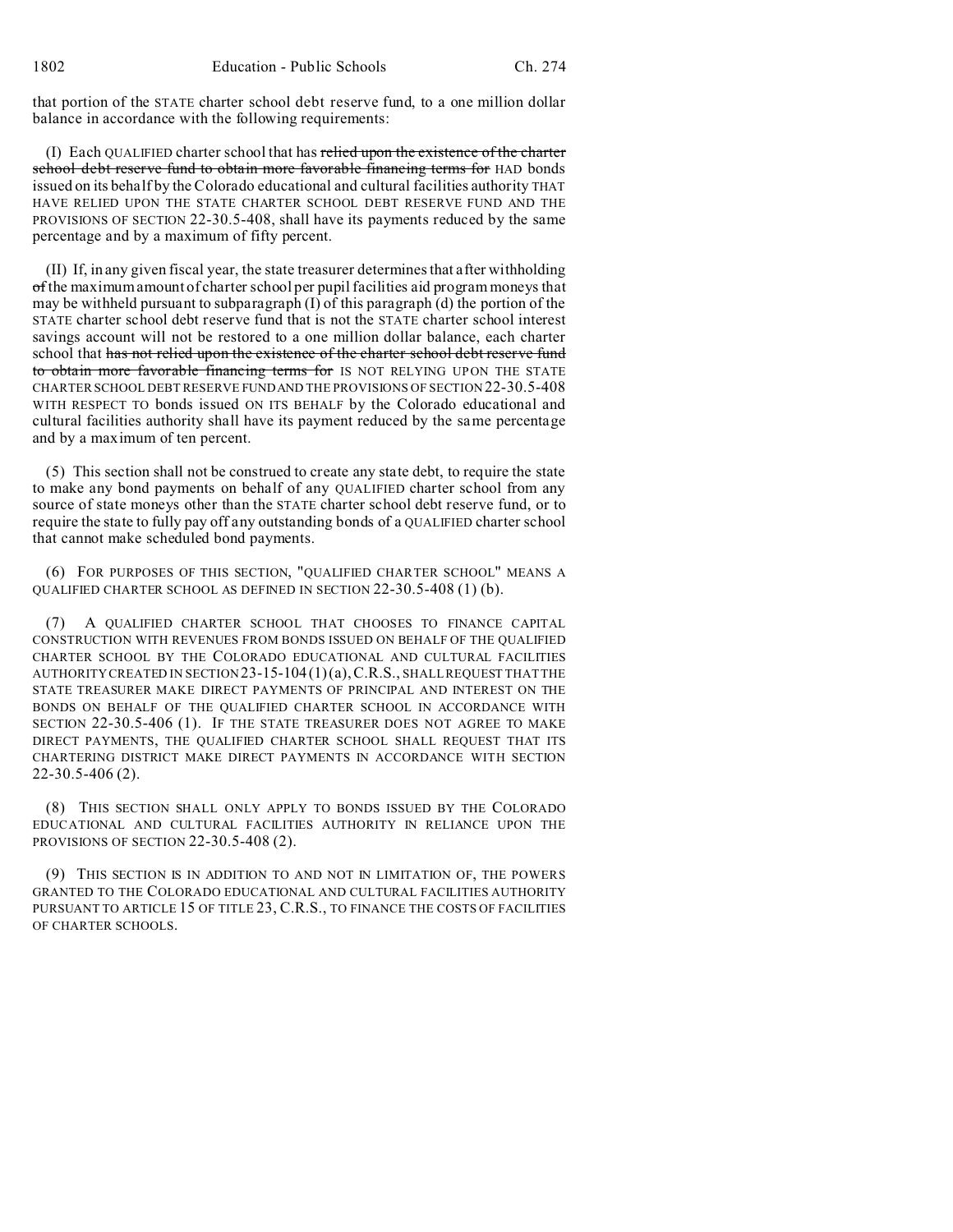(10) IN ACCORDANCE WITH SECTION 11 OF ARTICLE II OF THE STATE CONSTITUTION, THE STATE HEREBY COVENANTS WITH THE PURCHASERS OF ANY OUTSTANDING BONDS ISSUED IN RELIANCE UPON THE EXISTENCE OF THE STATE CHARTER SCHOOL INTEREST SAVINGS ACCOUNT THAT THE STATE WILL NOT REPEAL, REVOKE, OR RESCIND THE PROVISIONS OF THIS PART 4 CONCERNING THE ACCOUNT OR MODIFY OR RESCIND THE SAME SO AS TO LIMIT OR IMPAIR THE RIGHTS AND REMEDIES GRANTED BY THIS SECTION TO THE PURCHASERS OF SUCH BONDS AND THAT ANY MONEYS IN THE ACCOUNT SHALL NOT REVERT TO THE GENERAL FUND.

**SECTION 3.** 22-30.5-408 (1) (b), (1) (c), (1) (d), (1) (e), and (2) (a), Colorado Revised Statutes, are amended, and the said 22-30.5-408 (1) is further amended BY THE ADDITION OF A NEW PARAGRAPH, to read:

**22-30.5-408. Replenishment of qualified charter school debt service reserve** funds. (1) As used in this section:

(b) "Qualified charter school" means a charter school whose debt is rated at least investment grade by a nationally recognized rating agency prior to the THAT HAS A STAND-ALONE CREDIT ASSESSMENT OR RATING OF AT LEAST INVESTMENT GRADE BY A NATIONALLY RECOGNIZED RATING AGENCY AT THE TIME OF issuance of any qualified charter school bonds on behalf of the charter school by the Colorado educational and cultural facilities authority pursuant to the "Colorado Educational and Cultural Facilities Authority Act", article 15 of title 23, C.R.S., AND THAT HAS BEEN CERTIFIED AS A QUALIFIED CHARTER SCHOOL BY THE STATE TREASURER.

(c) "Qualified charter school bonds" means bonds that are issued by the Colorado educational and cultural facilities authority for the purpose of financing a facility to be used for occupancy by pupils enrolled in a QUALIFIED charter school AND ARE SECURED BY THE STATE CHARTER SCHOOL DEBT RESERVE FUND CREATED BY SECTION 22-30.5-407 (2) AND THE PROVISIONS OF THIS SECTION.

(c.5) "CHARTER SCHOOL DEBT SERVICE RESERVE FUND" MEANS A REASONABLY REQUIRED DEBT SERVICE RESERVE FUND OR ACCOUNT THAT HAS BEEN FUNDED WITH PROCEEDS DERIVED FROM THE ISSUANCE OF QUALIFIED CHARTER SCHOOL BONDS OR OTHER MONEYS OF THE QUALIFIED CHARTER SCHOOL.

(d) "Qualified charter school debt service reserve fund requirement" means the level of funding required for a qualified charter school debt service reserve fund as specified in the trust indenture or resolution pursuant to which qualified charter school bonds have been issued, WHICH LEVEL OF FUNDING SHALL BE NO LESS THAN THE MAXIMUM ANNUAL PRINCIPAL AND INTEREST REQUIREMENT FOR THE ALLOCABLE PORTION OF THE QUALIFIED CHARTER SCHOOL BONDS ISSUED FOR THE BENEFIT OF THE QUALIFIED CHARTER SCHOOL; EXCEPT THAT AN AMOUNT EQUAL TO THE QUALIFIED CHARTER SCHOOL DEBT SERVICE RESERVE FUND MAY BE SUBTRACTED FROM THE FINAL PRINCIPAL PAYMENT FOR THE ALLOCABLE PORTION OF THE QUALIFIED CHARTER SCHOOL BONDS ISSUED FOR THE BENEFIT OF THE QUALIFIED CHARTER SCHOOL WHEN DETERMINING THE MAXIMUM ANNUAL PRINCIPAL AND INTEREST REQUIREMENT AMOUNT.

(e) "Qualified charter school debt service reserve requirement" means a reasonably required debt service reserve fund or account that has been funded with proceeds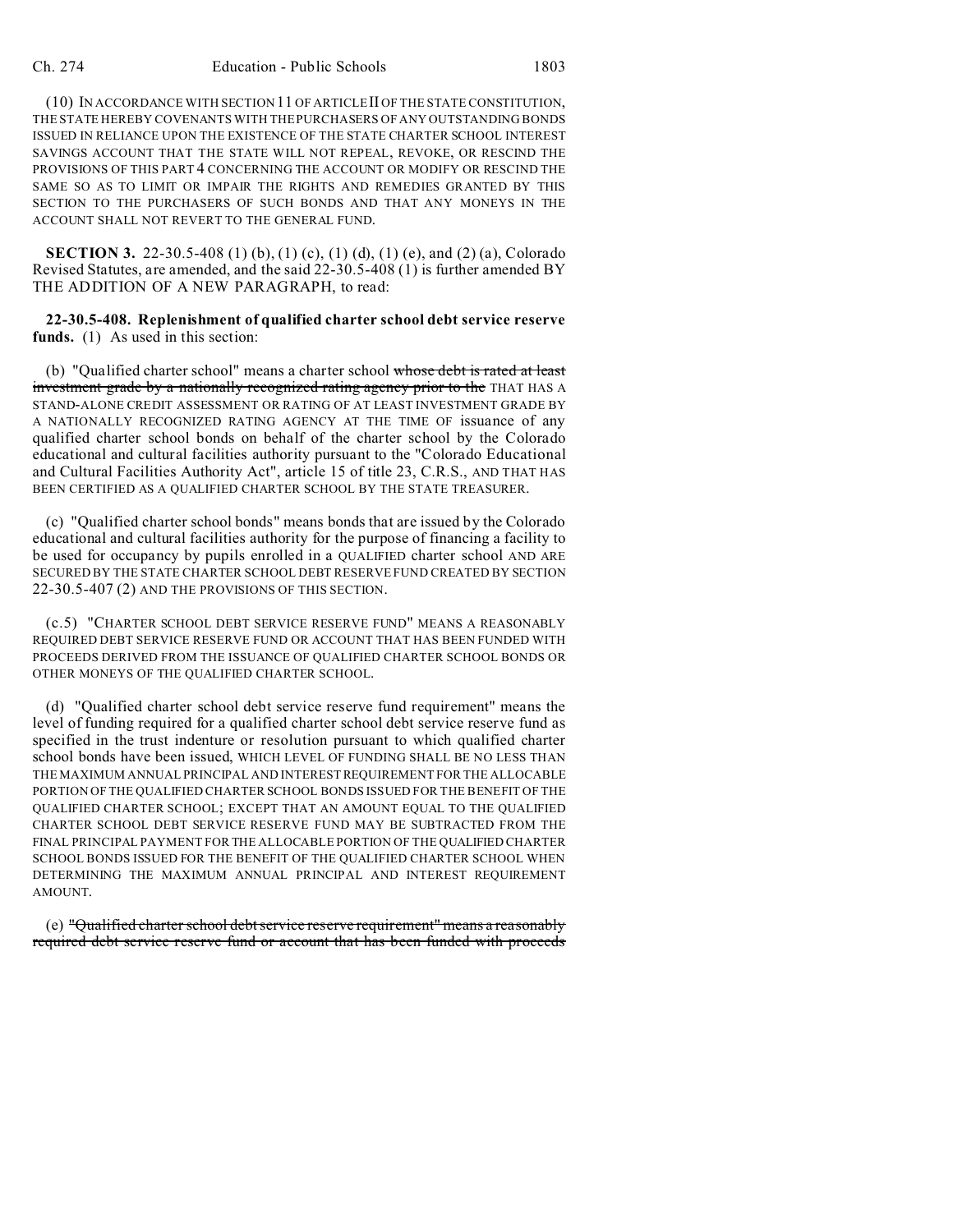derived from the issuance of qualified charter school bonds.

(2) (a) No later than January 15, 2003, and no later than January 15 of each succeeding year, If the Colorado educational and cultural facilities authority has issued qualified charter school bonds on behalf of any QUALIFIED charter school that has failed during the prior calendar year FAILS IMMEDIATELY to restore its qualified charter school debt service reserve fund to the applicable qualified charter school debt service reserve fund requirement, the board of directors of the Colorado educational and cultural facilities authority shall submit to the governor a certificate certifying any amount of moneys required to restore the qualified charter school debt service reserve fund to the applicable qualified charter school debt service reserve fund requirement. The governor may, in the governor's discretion, SHALL submit a request for appropriations in an amount sufficient to restore any or all qualified charter school debt reserve funds to their respective qualified charter school debt service reserve fund requirements and the general assembly may, but shall not be required to, appropriate moneys for said purpose. If, in its sole discretion, the general assembly appropriates any moneys for said purpose, the aggregate amount of moneys that OUTSTANDING PRINCIPAL AMOUNT OF BONDS FOR WHICH MONEYS may be appropriated for said purpose shall not exceed two hundred million dollars.

**SECTION 4.** 22-30.5-408, Colorado Revised Statutes, is amended BY THE ADDITION OF A NEW SUBSECTION to read:

**22-30.5-408. Replenishment of qualified charter school debt service reserve** funds. (3) THE GENERAL ASSEMBLY HEREBY FINDS AND DECLARES THAT ITS INTENT IN ENACTING THIS SECTION IS TO SUPPORT CHARTER SCHOOLS AND CHARTER SCHOOL CAPITAL CONSTRUCTION BY HELPING QUALIFIED CHARTER SCHOOLS THAT CHOOSE TO HAVE THE COLORADO EDUCATIONAL AND CULTURAL FACILITIES AUTHORITY ISSUE QUALIFIED CHARTER SCHOOL BONDS ON THEIR BEHALF OBTAIN MORE FAVORABLE FINANCING TERMS FOR THE BONDS.

**SECTION 5.** The introductory portion to 22-30.5-409 (1) and 22-30.5-409 (1) (i), Colorado Revised Statutes, are amended to read:

**22-30.5-409. Annual reports on bonds issued on behalf of charter schools review by state auditor.** (1) Prior to January 30, 2003, and prior to January 30 of each year thereafter, the Colorado educational and cultural facilities authority created in section 23-15-104 (1) (a), C.R.S., shall submit a report to the state auditor that includes information concerning the issuance of qualified charter school bonds, as defined in section 22-30.5-408 (1) (c), that have resulted in charter schools obtaining more favorable financing terms by reliance on the existence of the STATE charter school debt reserve fund created in section 22-30.5-407 (2) (a) and the potential replenishment of the STATE charter school debt reserve fund pursuant to section 22-30.5-408 (2) (a). Such report shall include, but need not be limited to:

(i) The total amount, if any, of moneys expended from the STATE charter school debt reserve fund during the most recently completed calendar year for the purpose of paying principal and interest on such qualified charter school bonds.

**SECTION 6. Appropriation.** In addition to any other appropriation, there is hereby appropriated, out of any moneys in the state charter school interest savings